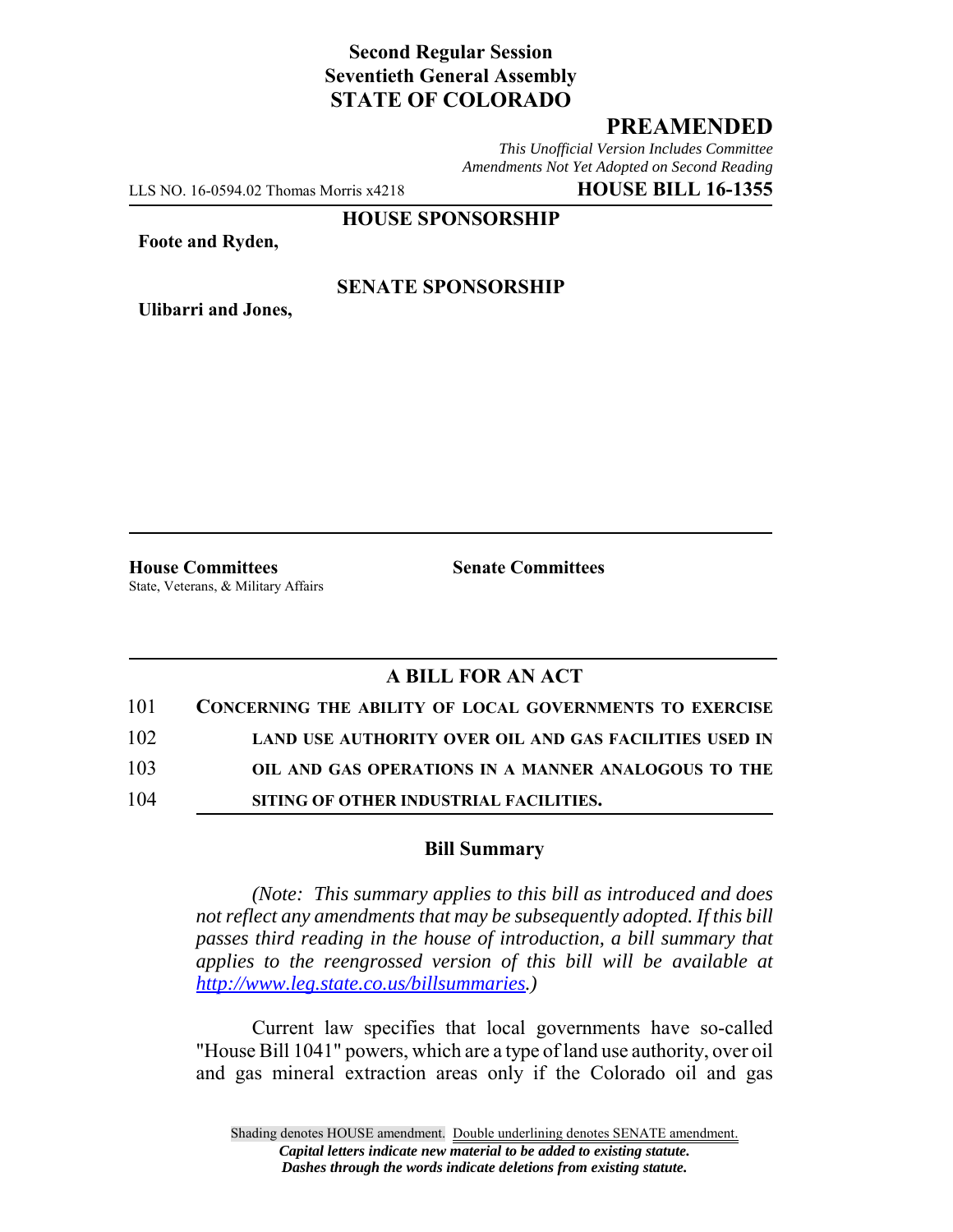conservation commission has identified a specific area for designation; **sections 2 and 3** repeal that limitation.

**Section 4** includes specific authority to regulate the siting of oil and gas facilities in counties' existing land use authority. **Section 5** makes the same changes with regard to municipalities' existing land use authority.

**Sections 6 and 7** specify that the Colorado oil and gas conservation commission's authority to regulate oil and gas operations, including the siting of oil and gas facilities, does not exempt oil and gas facilities from local governments' siting authority and that oil and gas operators must ensure that the location of oil and gas facilities complies with city, town, county, or city and county siting regulations.

1 *Be it enacted by the General Assembly of the State of Colorado:*

2 **SECTION 1. Legislative declaration.** (1) The general assembly

3 hereby:

4 (a) Finds that:

 (I) Local governments can determine where new industrial activities occur within their jurisdiction through zoning ordinances and resolutions, and the exercise of this authority is one of the main and most commonly exercised functions of local government;

9 (II) Under applicable statutes and case law, the Colorado oil and 10 gas conservation commission has authority over the siting of oil and gas 11 facilities in every jurisdiction around the state; and

12 (III) As a result of this, there is substantial uncertainty and 13 disagreement regarding the legal effect of this overlap between local 14 governments' siting authority and the commission's siting authority;

15 (b) Determines that:

 (I) The differences between rural and urban areas, west slope and front range, mountains and plains, and different geological formations mean that statewide siting rules provide an ineffective protection for the 19 public, and therefore the current legal structure is not working because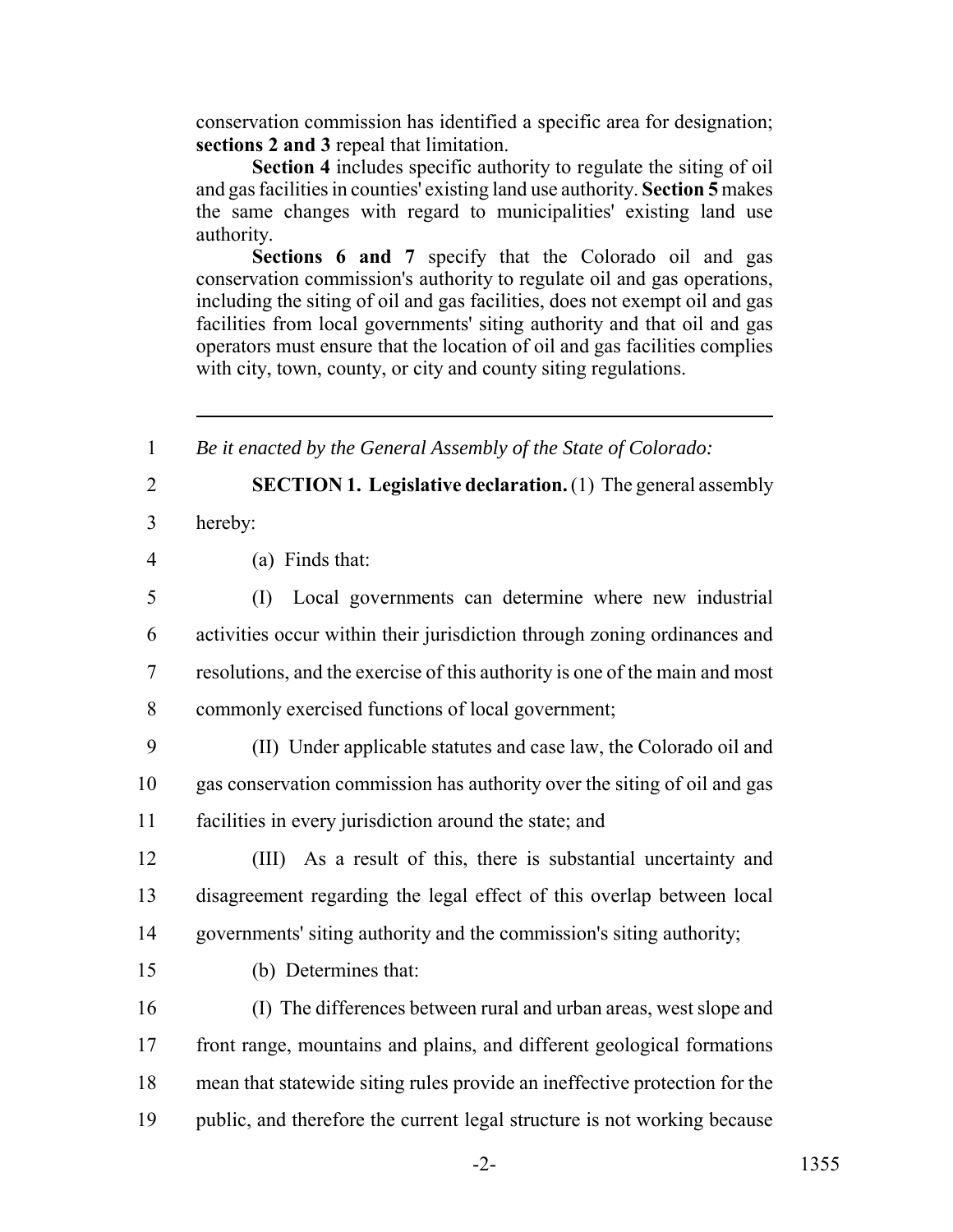the state rules governing the siting of industrial oil and gas facilities do not work for all communities;

 (II) The commission's 2013 rule-making regarding setbacks and water quality, the commission's 2014 rule-making regarding oil and gas drilling in flood plains, and the most recent commission rule-making regarding large-scale oil and gas operations are all examples of the commission's inability to adequately address local concerns regarding oil and gas operations; and

 (III) The governing bodies of local governments are in the best position to determine the appropriate locations for oil and gas facilities and will properly balance the interests of all property owners as well as the effects on public health, wildlife, and the environment; and

 (c) Declares that nothing in this act establishes, alters, impairs, or negates the authority of local governments to regulate land use related to oil and gas operations, and that it is in the interest of the state of Colorado to clarify that, while the commission should continue to exercise its existing authority over the location of oil and gas facilities, the oil and gas industry is not exempt from local governments' authority to control the location of oil and gas facilities through existing zoning and land use authority just as they do for every other industry.

 **SECTION 2.** In Colorado Revised Statutes, 30-28-113, **amend** 23 (1) (a) (VI) as follows:

 **30-28-113. Regulation of size and use - districts - repeal.** (1) (a) Except as otherwise provided in section 34-1-305, C.R.S., when the county planning commission of any county makes, adopts, and certifies to the board of county commissioners plans for zoning the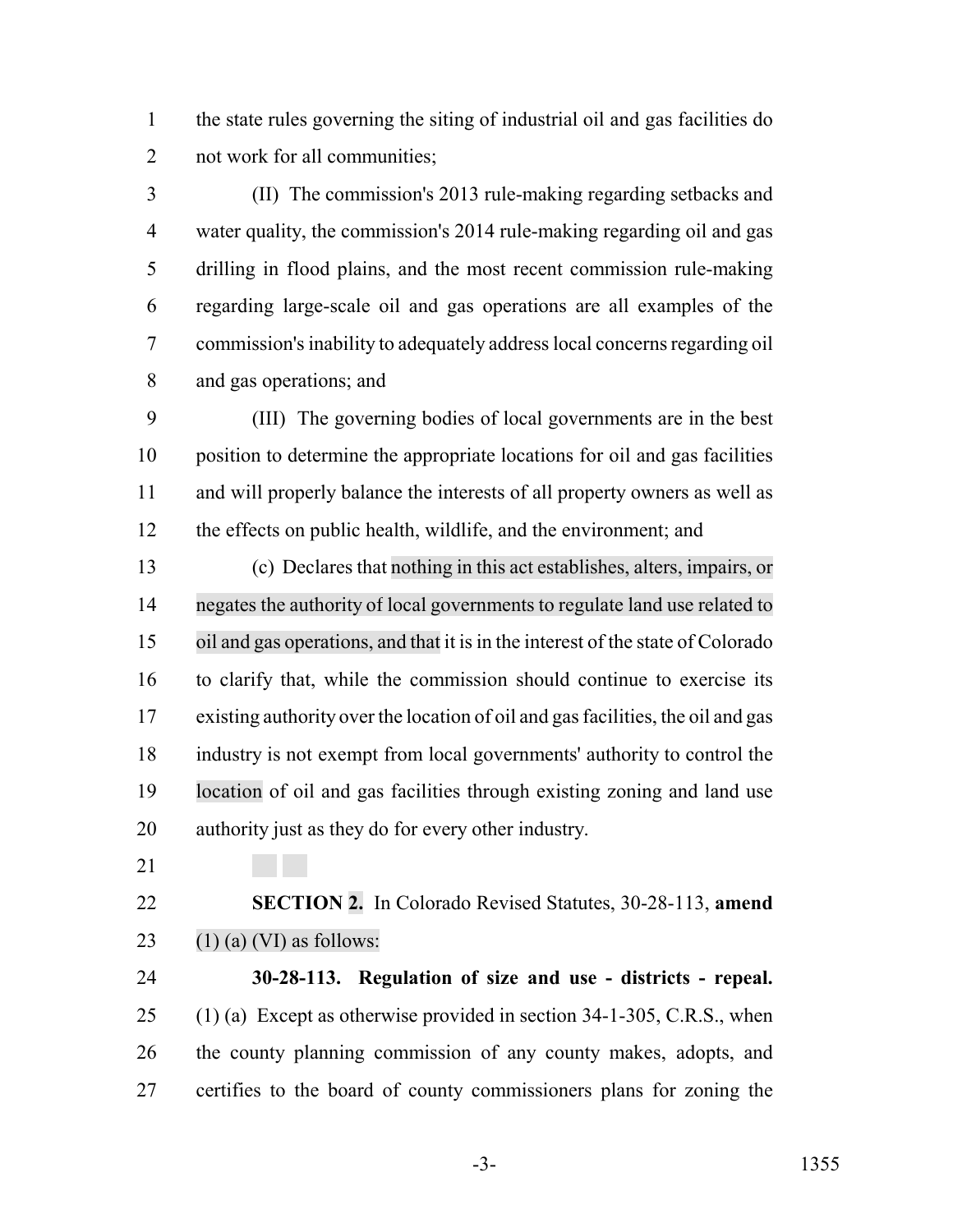unincorporated territory within any county, or any part thereof, including both the full text of a zoning resolution and the maps, after public hearing thereon, the board of county commissioners, by resolution, may regulate, in any portions of such county that lie outside of cities and towns:

 (VI) The uses of land for trade, industry, INCLUDING THE LOCATION OF OIL AND GAS FACILITIES, residence, recreation, or other purposes and for flood control.

 **SECTION 3.** In Colorado Revised Statutes, 31-23-301, **amend** (1) as follows:

 **31-23-301. Grant of power.** (1) (a) Except as otherwise provided 11 in section 34-1-305, C.R.S., for the purpose of promoting health, safety, morals, or the general welfare of the community, including energy conservation and the promotion of solar energy utilization, the governing 14 body of each municipality is empowered to MAY regulate and restrict:

 (I) The height, number of stories, and size of buildings and other structures;

- (II) The percentage of A lot that may be occupied;
- (III) The size of yards, courts, and other open spaces;
- (IV) The density of population;

(V) The height and location of trees and other vegetation; and

 (VI) The location and use of buildings, structures, and land for 22 trade, industry, INCLUDING OIL AND GAS FACILITIES, residence, or other purposes.

 (b) Regulations and restrictions of the height, number of stories, and the height and location of trees and other vegetation shall not apply to existing buildings, structures, trees, or vegetation except for new growth on such vegetation. Such regulations shall provide that a board of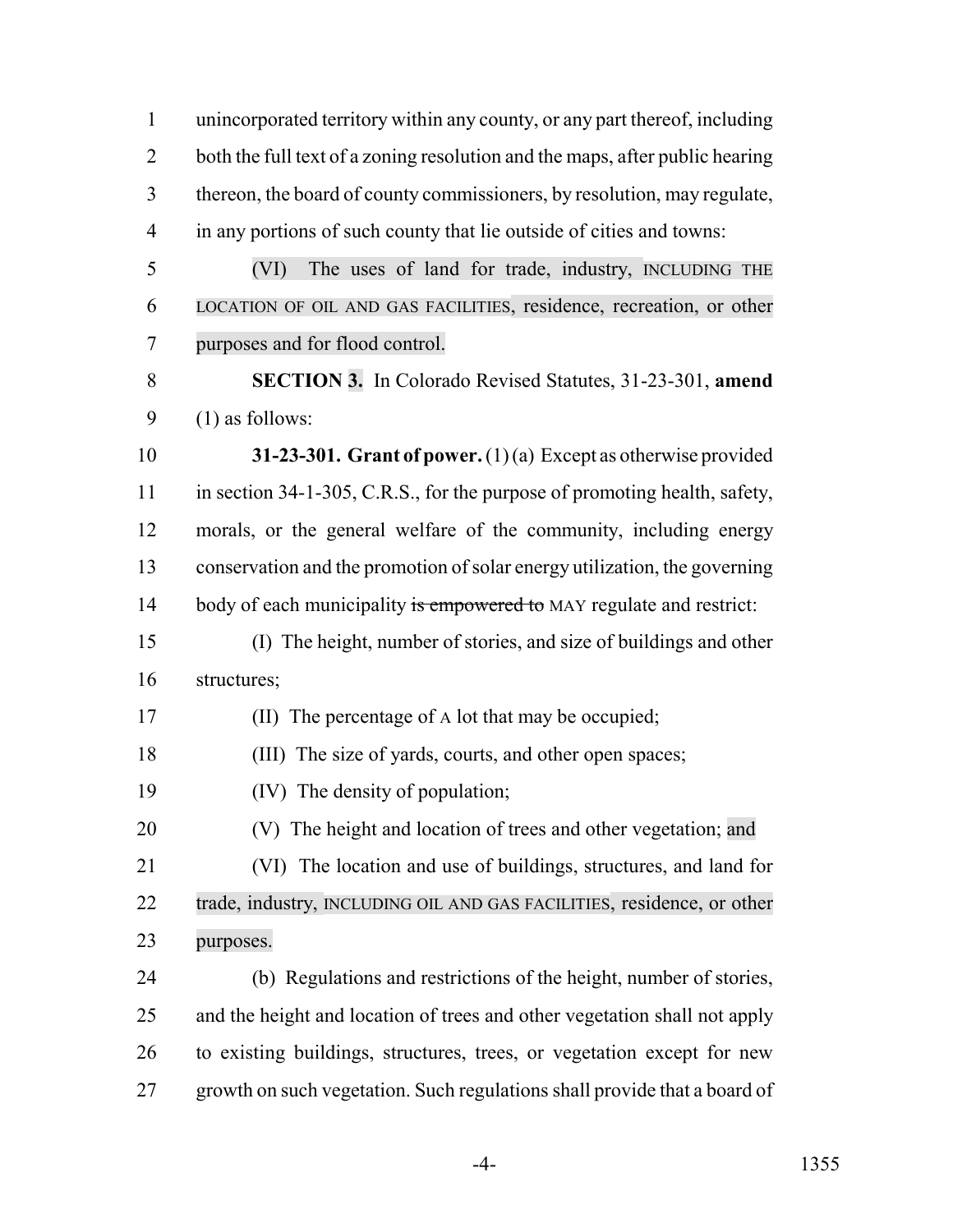adjustment may determine and vary their application in harmony with their general purpose and intent and in accordance with general or specific rules contained in such regulations.

 (c) Subject to the provisions of subsection (2) of this section and 5 to the end that adequate safety may be secured, said THE governing body also has power to MAY establish, regulate, restrict, and limit such uses on or along any storm or floodwater runoff channel or basin, as such storm or floodwater runoff channel or basin has been designated and approved by the Colorado water conservation board, in order to lessen or avoid the hazards to persons and damage to property resulting from the accumulation of storm or floodwaters.

12 (d) Any ordinance enacted under authority of this part 3 shall MUST exempt from the operation thereof any building or structure as to which satisfactory proof is presented to the board of adjustment that the present or proposed situation of such building or structure is reasonably necessary for the convenience or welfare of the public.

 **SECTION 4.** In Colorado Revised Statutes, 34-60-105, **amend** (1) as follows:

 **34-60-105. Powers of commission.** (1) (a) The commission has 20 jurisdiction over all persons and property, public and private, necessary 21 to enforce the provisions of this article, and has the power to make and 22 enforce rules regulations, and orders pursuant to this article and to do 23 whatever may reasonably be necessary to carry out the provisions of this article.

 (b) Any delegation of authority to any other state officer, board, or commission to administer any other laws of this state relating to the conservation of oil or gas, or either of them, is hereby rescinded and